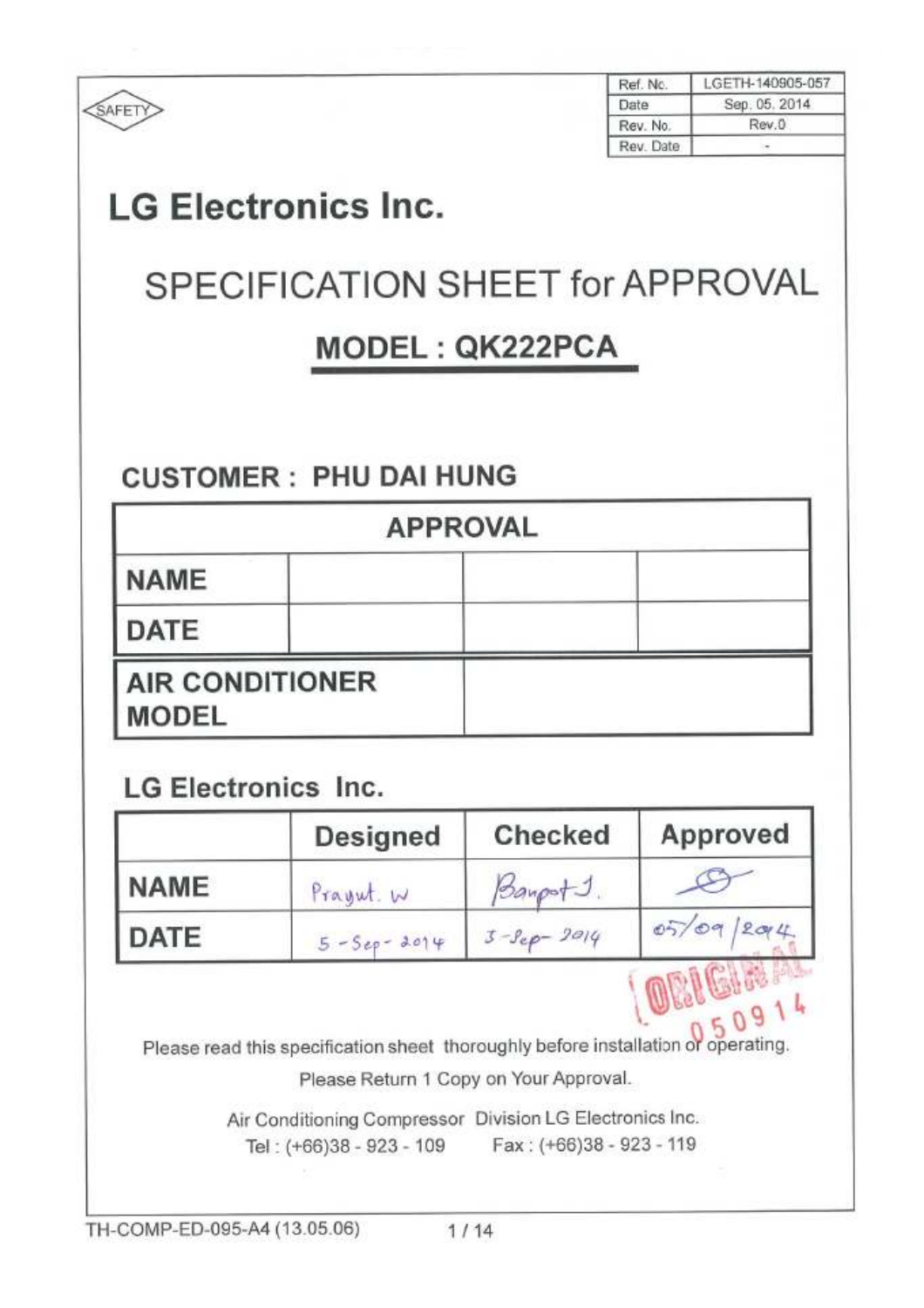

| Ref. No.  | LGETH-140905-057 |
|-----------|------------------|
| Date      | Sep. 05. 2014    |
| Rev. No.  | Rev.0            |
| Rev. Date |                  |

# LG Electronics Inc.

# SPECIFICATION SHEET for APPROVAL

## MODEL : QK222PCA

### CUSTOMER : PHU DAI HUNG

| <b>APPROVAL</b>                        |  |  |  |
|----------------------------------------|--|--|--|
| <b>NAME</b>                            |  |  |  |
| <b>DATE</b>                            |  |  |  |
| <b>AIR CONDITIONER</b><br><b>MODEL</b> |  |  |  |

#### LG Electronics Inc.

|             | <b>Designed</b> | <b>Checked</b> | <b>Approved</b> |
|-------------|-----------------|----------------|-----------------|
| <b>NAME</b> |                 |                |                 |
| <b>DATE</b> |                 |                |                 |

Please read this specification sheet thoroughly before installation or operating.

Please Return 1 Copy on Your Approval.

Air Conditioning Compressor Division LG Electronics Inc. Tel : (+66)38 - 923 - 109 Fax : (+66)38 - 923 - 119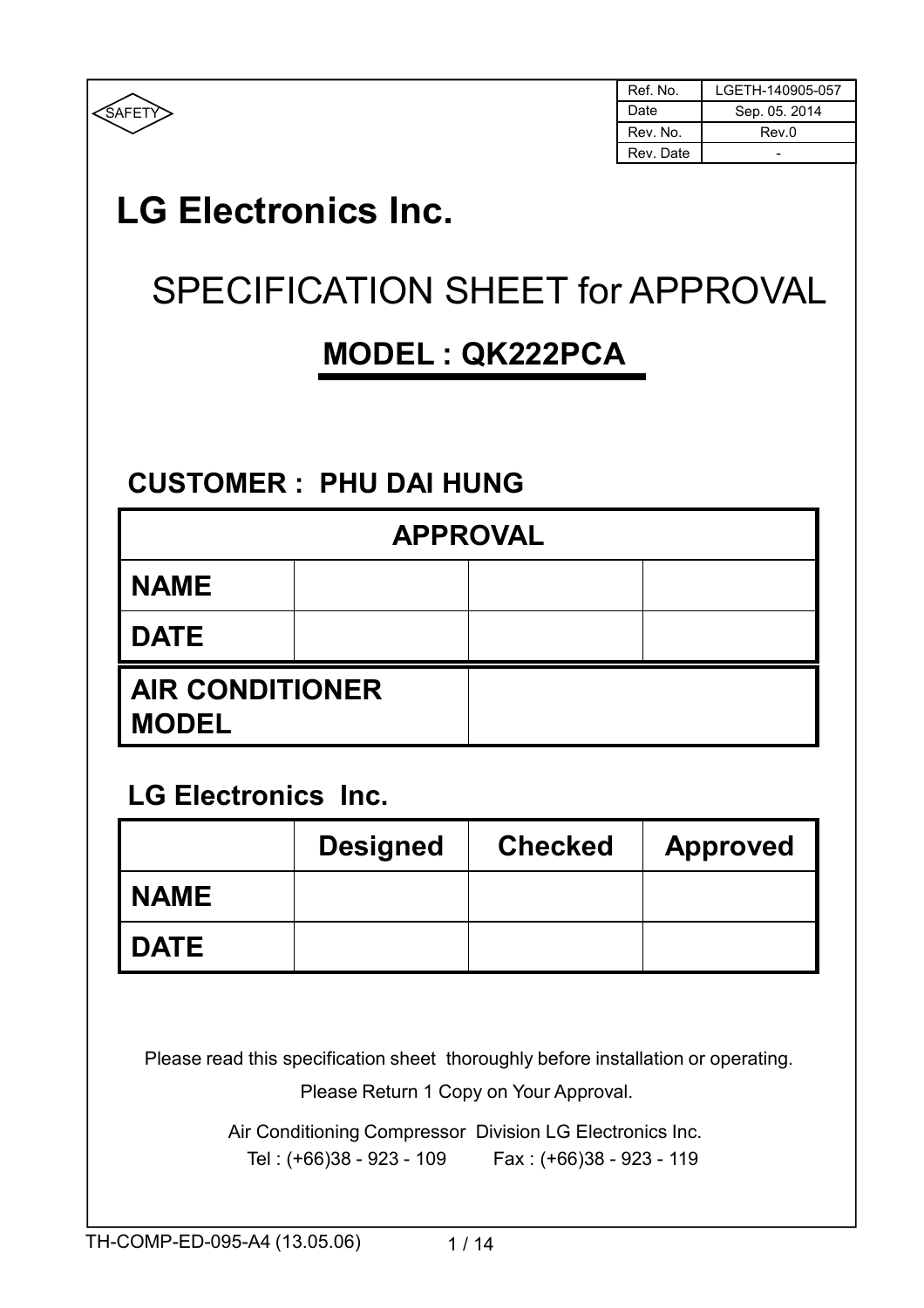| Ref. No.  | LGETH-140905-057 |
|-----------|------------------|
| Date      | Sep. 05. 2014    |
| Rev. No.  | Rev.0            |
| Rev. Date |                  |

## 0.Revision History

| <b>Data</b> | Rev. No | <b>Rev. description</b> | Write |
|-------------|---------|-------------------------|-------|
|             |         |                         |       |
|             |         |                         |       |
|             |         |                         |       |
|             |         |                         |       |
|             |         |                         |       |
|             |         |                         |       |
|             |         |                         |       |
|             |         |                         |       |
|             |         |                         |       |
|             |         |                         |       |
|             |         |                         |       |
|             |         |                         |       |
|             |         |                         |       |
|             |         |                         |       |
|             |         |                         |       |
|             |         |                         |       |
|             |         |                         |       |
|             |         |                         |       |
|             |         |                         |       |
|             |         |                         |       |
|             |         |                         |       |
|             |         |                         |       |
|             |         |                         |       |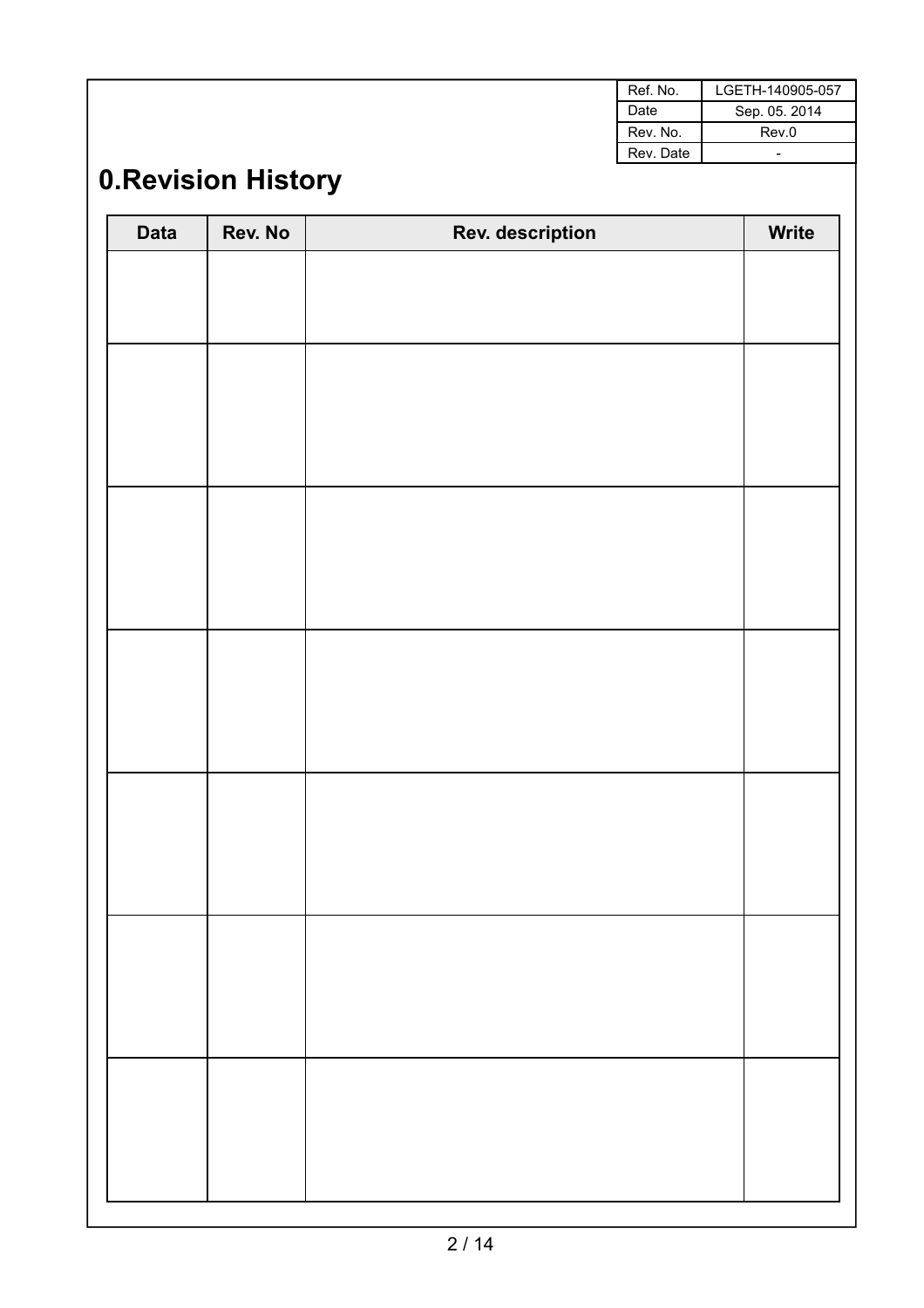|                |                                          |                                          | Ref. No.                   | LGETH-140905-057 |
|----------------|------------------------------------------|------------------------------------------|----------------------------|------------------|
|                |                                          |                                          | Date                       | Sep. 05. 2014    |
|                |                                          |                                          | Rev. No.                   | Rev.0            |
|                | 1. Specification                         |                                          | Rev. Date                  |                  |
|                | 1.1 Compressor                           |                                          |                            |                  |
| 1              | <b>Model Name</b>                        |                                          | QK222PCA                   |                  |
| $\overline{2}$ | <b>Compressor Type</b>                   | <b>Hermetic Motor Compressor</b>         |                            |                  |
| 3              | <b>Compression Type</b>                  | Rotary Type (Rolling Piston Type)        |                            |                  |
| 4              | Application                              | Refrigeration system (Cooling & Heating) |                            |                  |
| 5              | Refrigerant                              | <b>R22</b>                               |                            |                  |
| 6              | <b>Safety Approval</b>                   |                                          |                            |                  |
| $\overline{7}$ | Oil / Oil Charging Amount                | 4GSI or NM56 / 350cc                     |                            |                  |
| 8              | Displacement                             |                                          | 22.2 cm <sup>3</sup> / rev |                  |
| 9              | Painting                                 |                                          | <b>Black Color Paint</b>   |                  |
| 10             | Net Weight<br>(Including Oil, Reference) | 13.0 kg                                  |                            |                  |
| 11             | Suction Tube I.D                         |                                          | $\Phi$ 12.8 mm             |                  |
| 12             | Discharge Tube I.D                       | $\Phi$ 8.06 mm                           |                            |                  |

### 1.2 Motor

| Motor Type / Starting Type | Single Phase Induction Motor / PSC |                     |  |
|----------------------------|------------------------------------|---------------------|--|
| Pole / Rated Output        | 2 Pole / 990 Watts                 |                     |  |
| Power Source               | 1Ph - 220~240 Volts - 50Hz         |                     |  |
| <b>Rated Revolution</b>    | 2,869 rpm                          |                     |  |
| <b>Insulation Class</b>    | E Class                            |                     |  |
| <b>Windings Resistance</b> | Main                               | $2.67 \pm 7\%$ Ohms |  |
| (at $25^{\circ}$ C)        | $3.92 \pm 7\%$ Ohms<br>Sub         |                     |  |
| <b>Locked Rotor Ampere</b> | 28 A (at 240 V)                    |                     |  |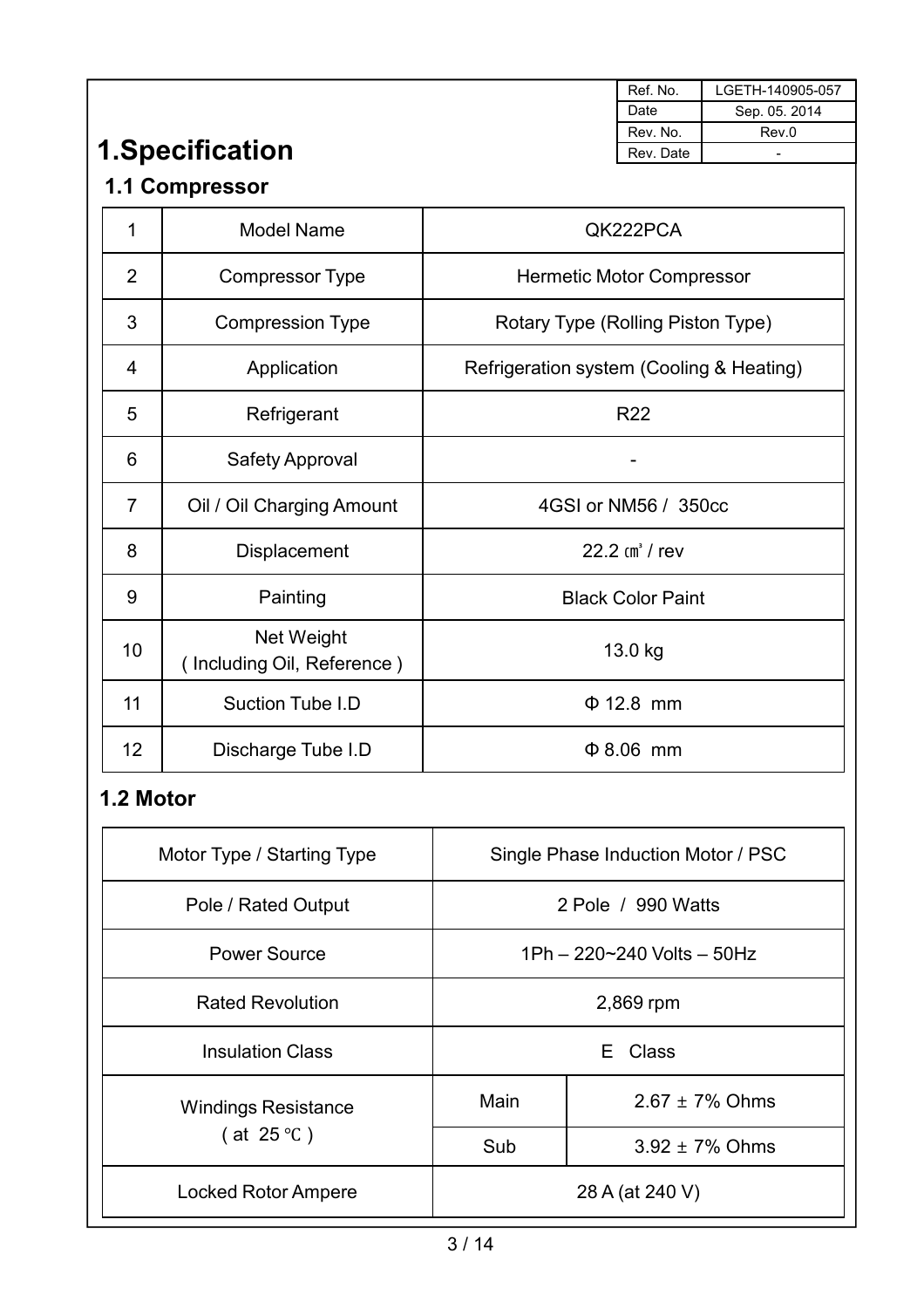|                                                                |                                     | Ref. No.         | LGETH-140905-057 |  |
|----------------------------------------------------------------|-------------------------------------|------------------|------------------|--|
|                                                                |                                     | Date             | Sep. 05. 2014    |  |
|                                                                |                                     | Rev. No.         | Rev.0            |  |
|                                                                |                                     | Rev. Date        |                  |  |
| 1.3 Wiring diagram<br>O.L.P<br>Line                            | С<br>S<br>R<br>Running<br>Capacitor | Compressor       |                  |  |
| X Make Sure to connect right way same with the wiring diagram. |                                     |                  |                  |  |
| <b>1.4 Electrical Component</b>                                |                                     |                  |                  |  |
| Running Capacitor                                              |                                     | 35 MFD / 370 VAC |                  |  |
| Over Load Protector                                            |                                     | MRA98990-12027   |                  |  |

#### 1.5 Performance

| Voltage                         |                | At 220 V | At 240V |
|---------------------------------|----------------|----------|---------|
| Cooling Capacity (-3%↑)         | $[$ BTU/h $]$  | 12,900   | 13,100  |
|                                 | W              | 3,780    | 3,839   |
| Power Input $(+3\% \downarrow)$ | W <sub>1</sub> | 1,230    | 1,300   |
| EER $(-3\% \uparrow)$           | [ BTU/Whr ]    | 10.5     | 10.1    |
|                                 | $W/W$ 1        | 3.07     | 2.96    |
| Running Current (Reference)     | [A]            | 5.8      | 5.7     |

■ Rated Conditions (ASHRAE-T Condition)

| Cond. Temp. : $54.4 \text{ °C}$ (130 $\text{ °F}$ ) | Return Gas Temp. : $35.0 \degree C$ (95 $\degree F$ ) |                              |
|-----------------------------------------------------|-------------------------------------------------------|------------------------------|
| Evap. Temp.: 7.2 °C (45 °F)                         | Liquid Temp.                                          | : 46.1 °C (115 °F )          |
|                                                     | Ambient Temp.                                         | $\therefore$ 35.0 °C (95 °F) |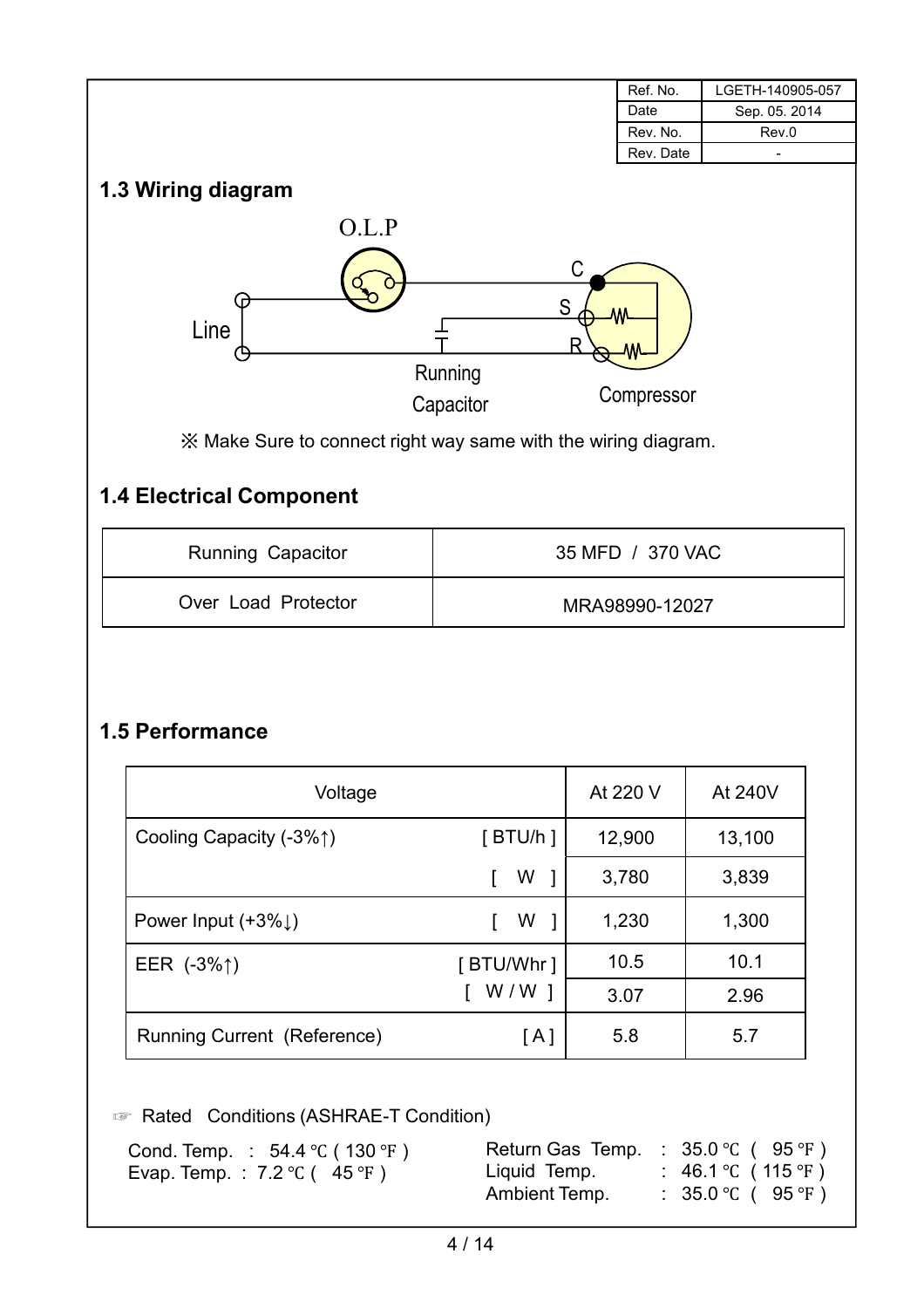|                                                                                                               |                                                                   | Ref. No.                | LGETH-140905-057         |
|---------------------------------------------------------------------------------------------------------------|-------------------------------------------------------------------|-------------------------|--------------------------|
|                                                                                                               |                                                                   | Date                    | Sep. 05. 2014            |
|                                                                                                               |                                                                   | Rev. No.                | Rev.0                    |
|                                                                                                               |                                                                   | Rev. Date               |                          |
| 1.6 Noise & Vibration                                                                                         |                                                                   |                         |                          |
| Voltage                                                                                                       |                                                                   |                         | At 220 V                 |
| Sound Level                                                                                                   | [dB(A)]                                                           |                         | 64 Max                   |
| Vibration                                                                                                     | $[ \mu m ]$                                                       |                         | 2,300 Max                |
| 300mm                                                                                                         | <b>Noise &amp; Vibration Measuring Points</b><br>I۰<br>Microphone | ⊪L<br>H/4<br>H/4<br>H/4 | 300mm<br>A<br>Microphone |
| 300 <sub>mm</sub>                                                                                             |                                                                   | H4                      | J.                       |
| Measuring points for specification approval<br>- Noise $: 2$ points $(X, Y)$<br>- Vibration : 2 points (A, B) |                                                                   |                         |                          |
| Compressor vibration is measured by a vibration meter which is<br>contacted compressor $A \sim B$             |                                                                   |                         |                          |
| Test Condition:<br>- Suction Gas temp 18.3 °C                                                                 | - Standard Condition (Ps/Pd = 5.34 / 20.86 kg/cm2G)               |                         |                          |
|                                                                                                               |                                                                   |                         |                          |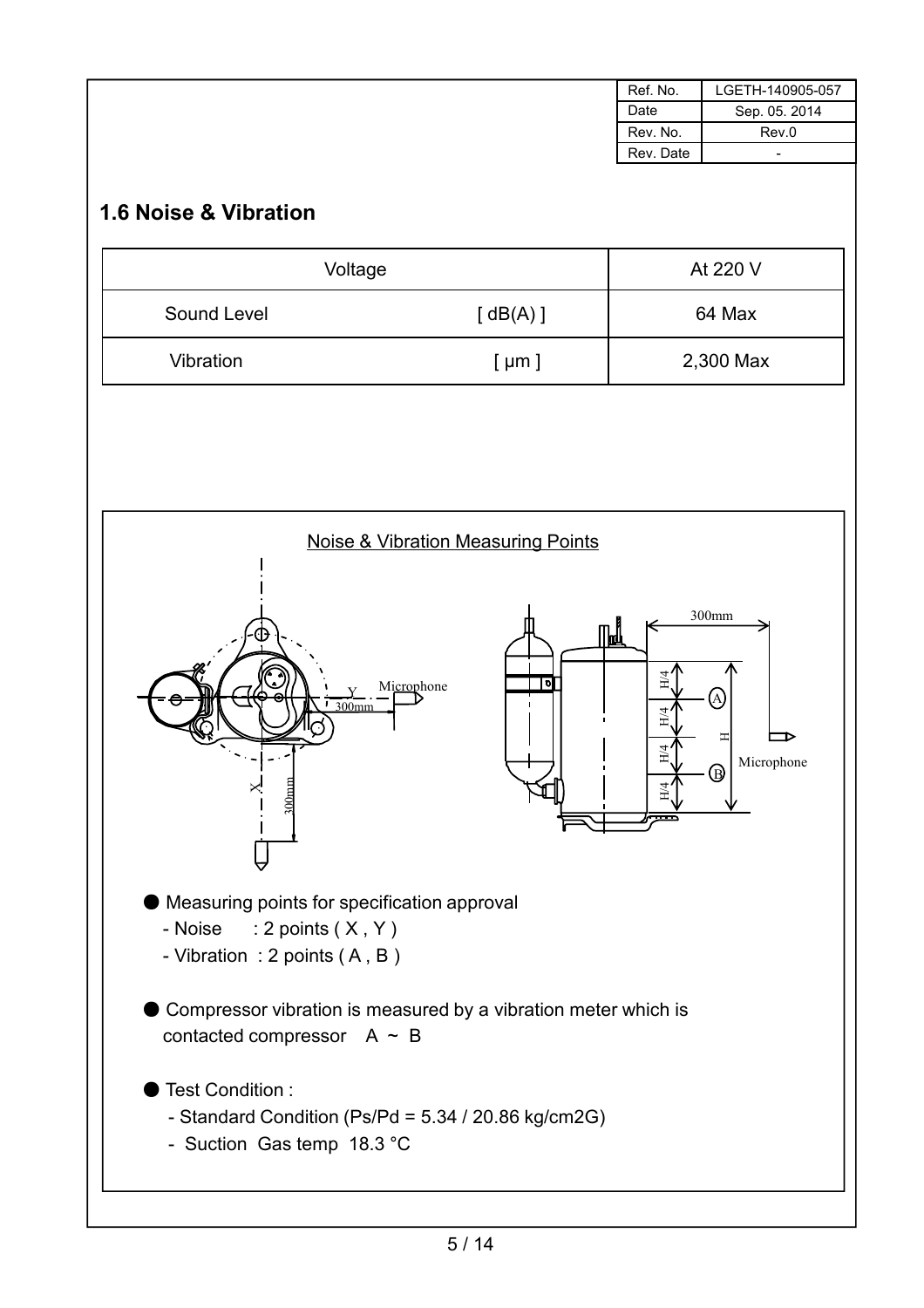|                                                             |                           |                          |  | Ref. No.                     | LGETH-140905-057                  |
|-------------------------------------------------------------|---------------------------|--------------------------|--|------------------------------|-----------------------------------|
|                                                             |                           |                          |  | Date                         | Sep. 05. 2014                     |
|                                                             |                           |                          |  | Rev. No.                     | Rev.0                             |
|                                                             |                           |                          |  | Rev. Date                    | $\overline{\phantom{0}}$          |
| 1.7 Minimum Starting Voltage                                |                           |                          |  |                              |                                   |
| <b>Standard Start</b>                                       |                           |                          |  |                              |                                   |
| - Temp. Condition: 35°C                                     |                           |                          |  | 187 Volts Max                |                                   |
| - Balanced pressure : $Pd - Ps \le 0.5$ kgf/ $m2$           |                           |                          |  |                              |                                   |
| 1.8 Voltage Range                                           |                           |                          |  |                              |                                   |
| at Standard Condition                                       |                           |                          |  | 187 ~ 264 Volts              |                                   |
| at Overload Condition                                       |                           |                          |  | 198 $\sim$ 264 Volts         |                                   |
| <b>Example 13</b> Test Conditions                           |                           |                          |  |                              |                                   |
|                                                             | <b>Standard Condition</b> |                          |  |                              |                                   |
| $(^{\circ}C)$<br>Con. Temp                                  | 54.0                      |                          |  |                              |                                   |
| Eva. Temp<br>$(^{\circ}C)$                                  | 7.2                       |                          |  |                              |                                   |
| Return Gas. Temp (°C)                                       | 35.0                      |                          |  |                              |                                   |
| Ambient Temp<br>$(^{\circ}C)$                               | 35.0                      |                          |  |                              |                                   |
| 1.9 Others                                                  |                           |                          |  |                              |                                   |
| <b>Leak Tight Pressure</b>                                  | <b>High Pressure Side</b> |                          |  | 28 kgf / cm <sup>2</sup> G   |                                   |
|                                                             | <b>Low Pressure Side</b>  |                          |  |                              |                                   |
| Hydrostatic strength                                        | <b>High Pressure Side</b> |                          |  | 155 kgf / cm <sup>2</sup> G  |                                   |
| Pressure                                                    |                           | <b>Low Pressure Side</b> |  | 50.6 kgf / cm <sup>2</sup> G |                                   |
| <b>Insulation Resistance</b><br>(with 500V D.C Mega Tester) |                           |                          |  | 50 MQ Min.                   |                                   |
| Withstand Voltage                                           |                           |                          |  | At 2,200 V / 1 Sec.          | Leakage Current is less than 5 mA |
| Residual Moisture (Karl Fisher Method)                      |                           |                          |  | 150 mg Max.                  |                                   |
| <b>Residual Impurities</b>                                  |                           |                          |  | 70 mg Max                    |                                   |

\* ) Each part was measured separately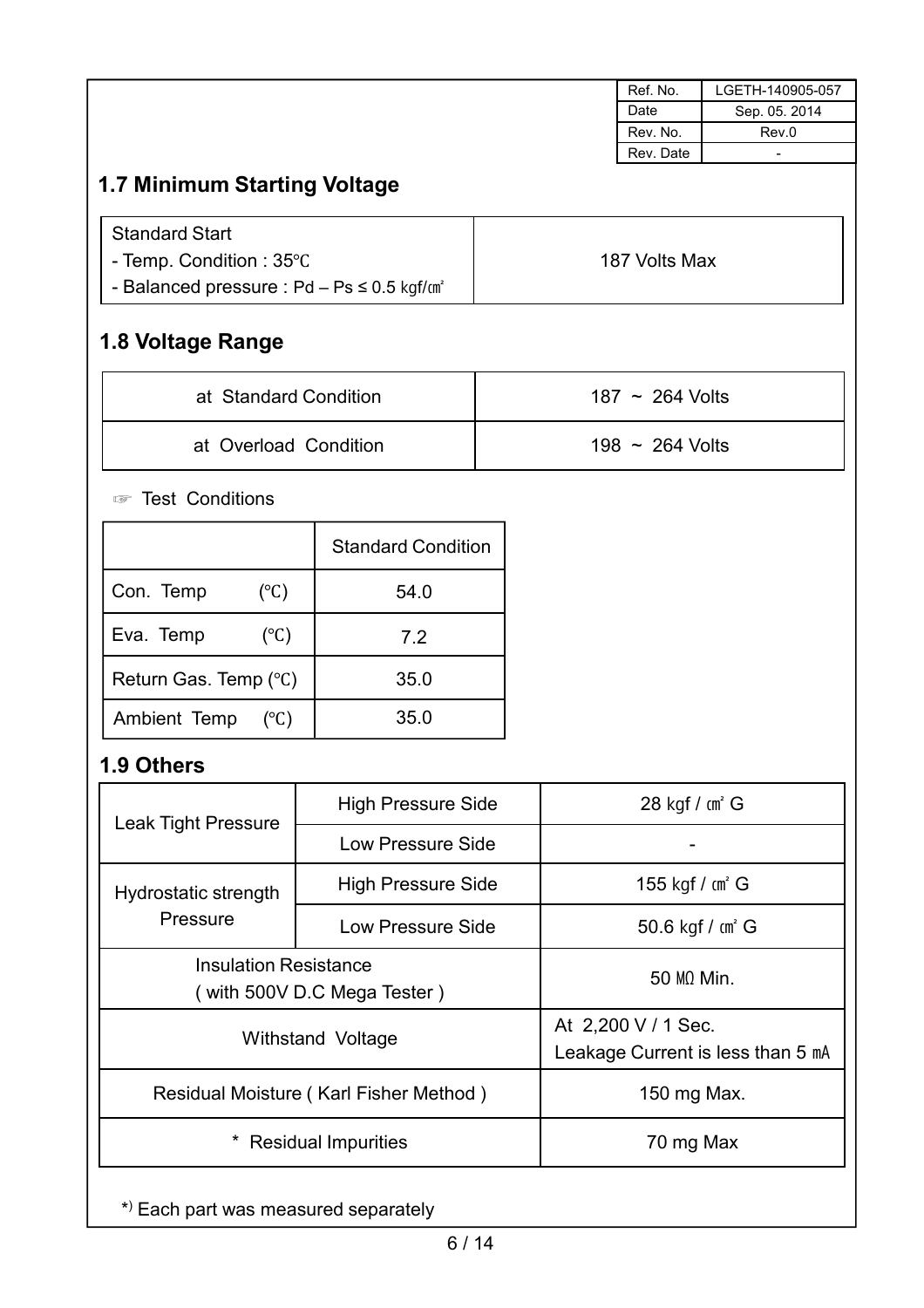| Ref. No.  | LGETH-140905-057 |
|-----------|------------------|
| Date      | Sep. 05. 2014    |
| Rev. No.  | Rev.0            |
| Rev. Date |                  |

### 2.Delivered Parts List

| Parts Name         |                | EA          | Parts Dwg. NO. | Supply     |           |
|--------------------|----------------|-------------|----------------|------------|-----------|
|                    | Type (Model)   |             | LG             |            |           |
| Compressor         | QK222PCA       | 1           |                | Yes        | <b>No</b> |
| <b>OLP</b>         | MRA98990-12027 | $\mathbf 1$ | 6750U-L026A    | Yes        | <b>No</b> |
| Cover, Terminal    |                | 1           | 3550U-L004C    | Yes        | <b>No</b> |
|                    |                |             | (3550U-L004B)  |            |           |
| Gasket             |                | 1           | 4986UHL001G    | Yes        | <b>No</b> |
|                    |                |             | (4986U-L001G)  |            |           |
| Nut, Common        |                | 1           | FAD30241201    | Yes        | <b>No</b> |
| Washer, Customized |                | $\mathbf 1$ | 1WPZU-L001A    | Yes        | <b>No</b> |
| Damper, Rubber     |                | 3           | MCQ66473401    | Yes        | <b>No</b> |
| Sleeve, Damper     |                |             |                | <b>Yes</b> | <b>No</b> |
| Bolt, Stud         |                |             |                | Yes        | No        |
| Washer, Plain      |                |             |                | Yes        | No        |
| Nut, Hexagon       |                |             |                | Yes        | No        |

※ ) Refer to Attachments ( Accessory Parts Drawings. )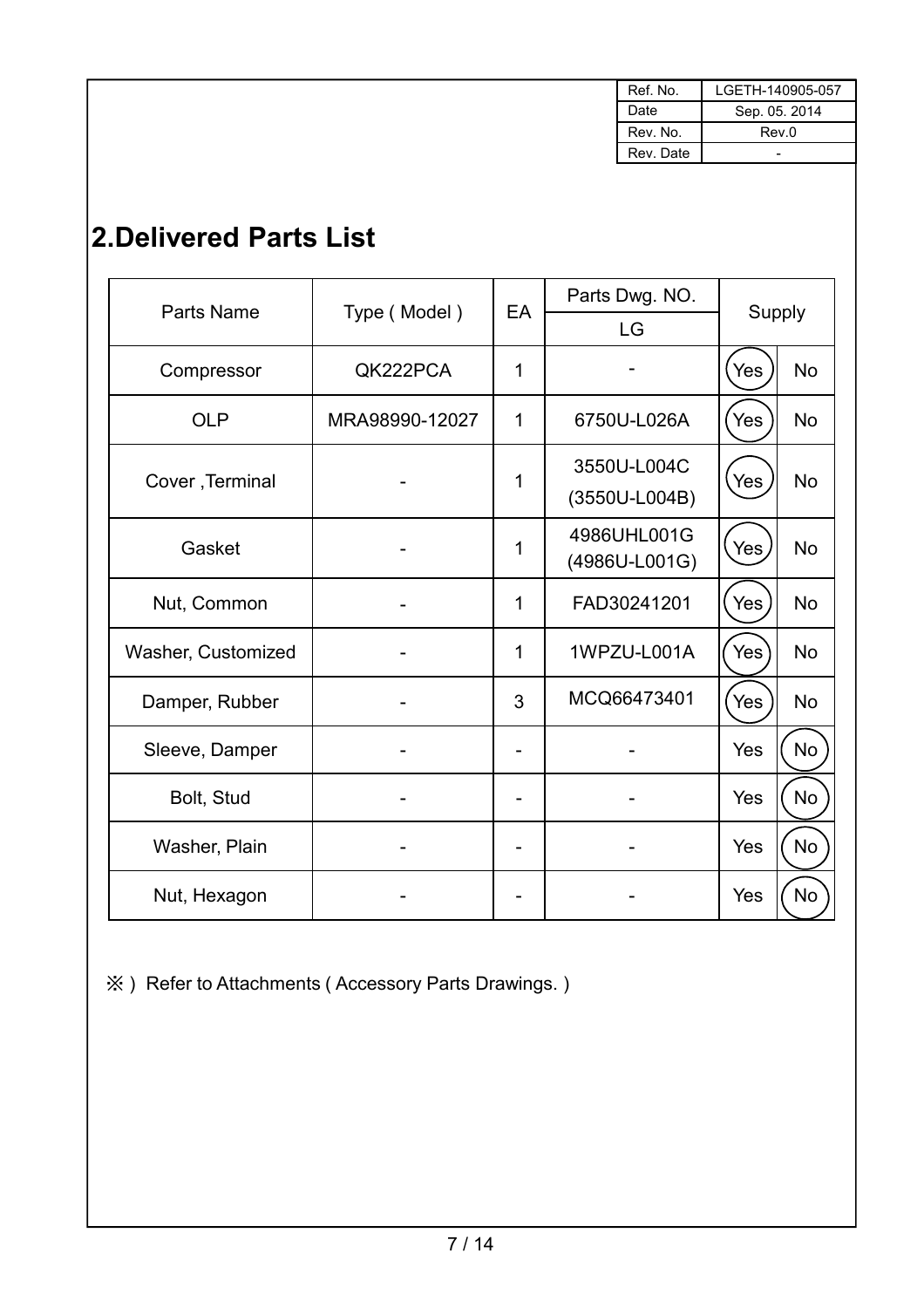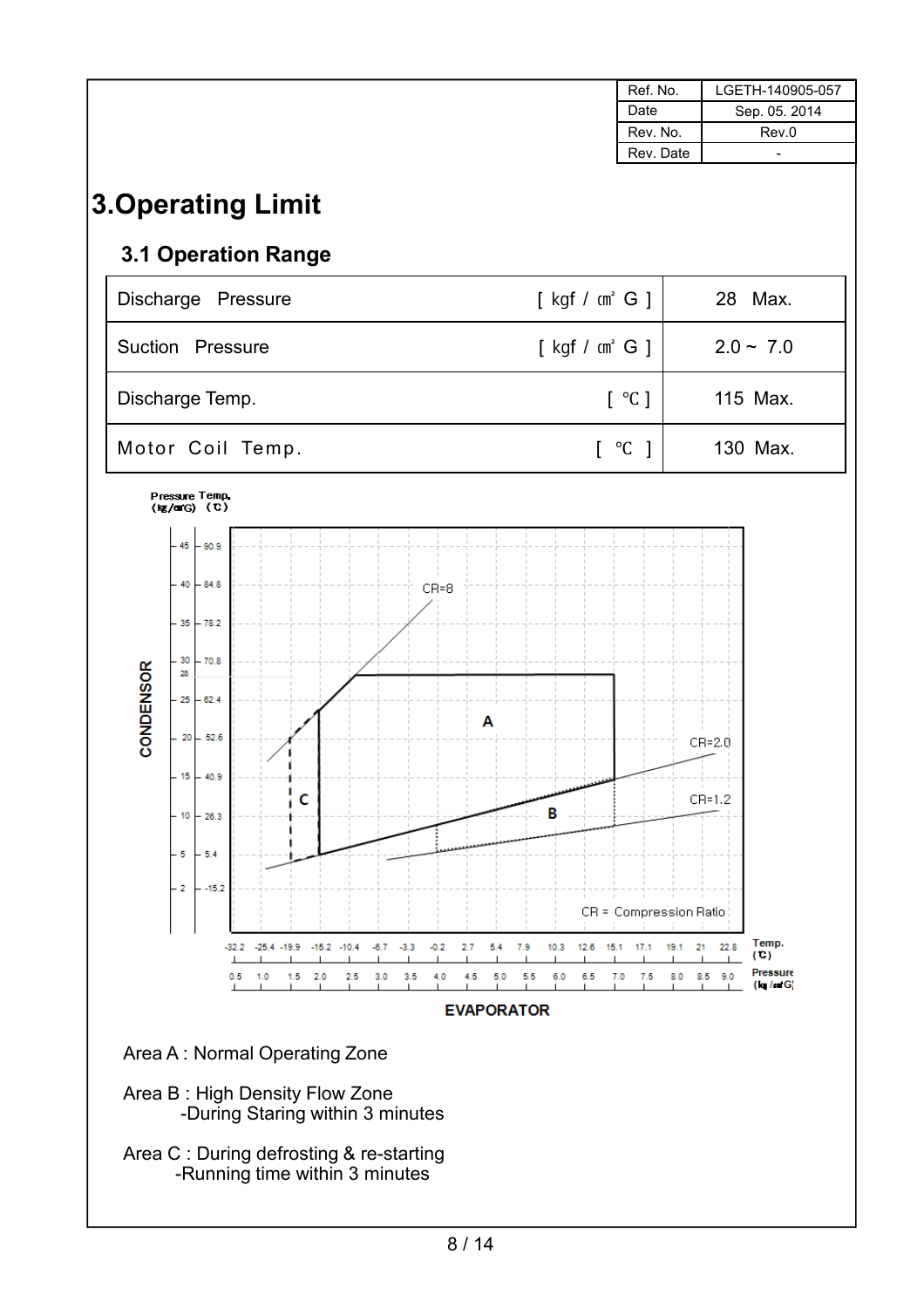| XX This guide contains many important safety messages. Always read and obey all safety messages.                         |                                                                                                                                                                                                                                               | Ref. No.  | LGETH-140905-057 |  |  |
|--------------------------------------------------------------------------------------------------------------------------|-----------------------------------------------------------------------------------------------------------------------------------------------------------------------------------------------------------------------------------------------|-----------|------------------|--|--|
| You can be killed or seriously injured if you don't follow instructions.                                                 |                                                                                                                                                                                                                                               |           | Sep. 05. 2014    |  |  |
| <b>A WARNING</b>                                                                                                         |                                                                                                                                                                                                                                               | Rev. No.  | Rev.0            |  |  |
|                                                                                                                          |                                                                                                                                                                                                                                               | Rev. Date |                  |  |  |
| <b>3.2 Application Limit</b>                                                                                             |                                                                                                                                                                                                                                               |           |                  |  |  |
| Refrigerant<br><b>Charge Limit</b>                                                                                       | [SRAC for Cooling-Only] 954g Max (*K ≥ 0.3, **OIL Dilution Rate=0.2)<br>[SRAC for Heat-Pump] 635g Max (*K ≥ 0.4, **OIL Dilution Rate=0.25)                                                                                                    |           |                  |  |  |
| Liquid Refrigerant<br><b>Back</b>                                                                                        | System should be designed not to allow the liquid to go back to<br>compressor which cause knocking noise, current increase or undesirable<br>vibration and make short compressor life time.                                                   |           |                  |  |  |
| $\Delta T$ :<br>Temp. Difference                                                                                         | $\Delta T$ = Case Bottom Temp. - Condensing Temp.<br>It must be kept $\Delta T \ge 5^{\circ}C$                                                                                                                                                |           |                  |  |  |
| Pressure<br><b>Difference</b><br>in Operating                                                                            | The Pressure difference in operating shall be 5.0 kgf/m <sup>2</sup> or more, but 3<br>minutes starting excluded.                                                                                                                             |           |                  |  |  |
| ON/OFF<br>Operation                                                                                                      | Each cycle should be at least 6 minutes<br>(ON Time : at least 3 minute, OFF Time : at least 3 minutes)                                                                                                                                       |           |                  |  |  |
| Pressure<br><b>Difference</b><br>at Starting                                                                             | When starting, discharge pressure is balanced with suction pressure.<br>$(Pd - Ps \le 0.5 \text{ kgf/m}^2)$                                                                                                                                   |           |                  |  |  |
| Tilt in Operation                                                                                                        | The allowable tilt of the compressor in operation shall be 5° or less.                                                                                                                                                                        |           |                  |  |  |
|                                                                                                                          | The Accumulator volume should be enough to cover 50% of maximum<br>system refrigerant volume.                                                                                                                                                 |           |                  |  |  |
|                                                                                                                          | Ratio coefficient 'K' should be over 0.6(heating system) or 0.4(cooling<br>system)                                                                                                                                                            |           |                  |  |  |
| System<br>Accumulator                                                                                                    | Volume of Accum. (Comp+ System) × Specific gravity of Refrigerant<br>$K =$ ----------                                                                                                                                                         |           |                  |  |  |
|                                                                                                                          | <b>Charged Weight of Refrigerant</b>                                                                                                                                                                                                          |           |                  |  |  |
|                                                                                                                          | $\frac{1}{2}$ Effective volume of compressor accumulator = 176 $\text{cm}^3$<br>$\frac{1}{2}$ Specific gravity of refrigerant (R22) = 1.25 g/cm <sup>3</sup> (at 20 °C)                                                                       |           |                  |  |  |
| If coefficient "K" does not meet recommendation, refrigerant system must<br>check liquid back phenomenon at accumulator. |                                                                                                                                                                                                                                               |           |                  |  |  |
| Protecting<br>Reverse<br>Operation                                                                                       | The compressor must be operated by proper voltage in accordance with<br>the frequency without reverse revolution condition. The reverse revolution<br>condition can be avoided by just keeping right order of phase supplied<br>power source. |           |                  |  |  |
|                                                                                                                          |                                                                                                                                                                                                                                               |           |                  |  |  |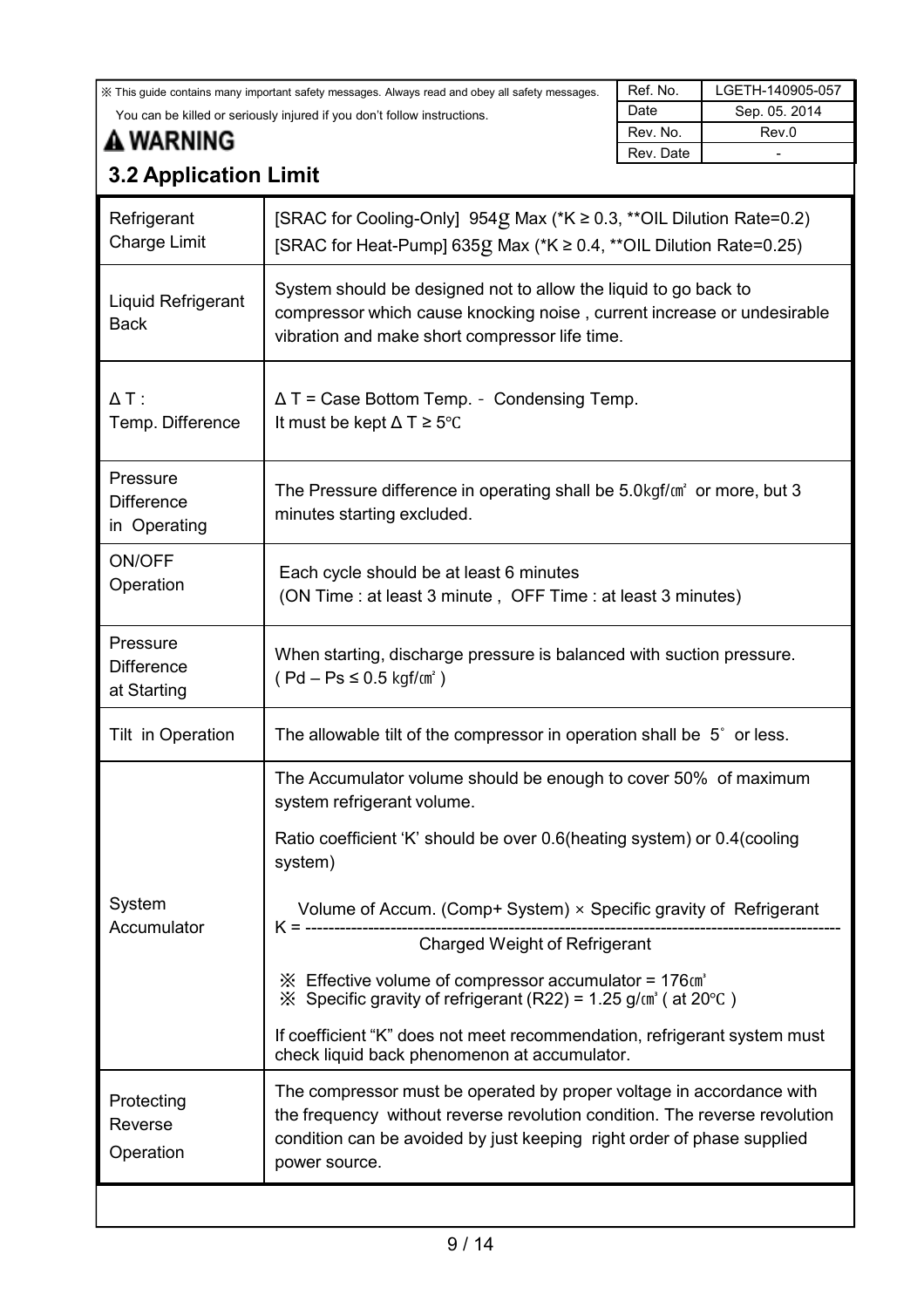### **A WARNING**

| Ref. No.  | LGETH-140905-057 |
|-----------|------------------|
| Date      | Sep. 05. 2014    |
| Rev. No.  | Rev 0            |
| Rev. Date |                  |

#### 3.2 Application Limit

| <b>Frequency Range</b>   | Rated Frequency ±2%                                                                                                                                                                                                                                                                                                                                                         |
|--------------------------|-----------------------------------------------------------------------------------------------------------------------------------------------------------------------------------------------------------------------------------------------------------------------------------------------------------------------------------------------------------------------------|
| <b>Pipe Stress</b>       | Don't allow any force on discharge & suction pipe.<br>The piping stress must be less than 300kgf/m <sup>2</sup> at starting and<br>stopping. And less than 153kgf/m <sup>2</sup> at running.                                                                                                                                                                                |
| <b>Oil Level</b>         | It must be checked oil level by the compressor with<br>sight glass we supply. And oil level must be kept over<br>guide line level **note 2. at any condition.                                                                                                                                                                                                               |
| <b>Protection device</b> | Refrigeration system must has the compressor protection device<br>like over pressure, high temperature, sensing locked pump in the<br>controller.<br>When starting & running fail by abnormal overload, controller<br>must be able to cut off power of compressor before motor burn<br>out.                                                                                 |
|                          | An earth terminal should be installed to prevent electrical<br>accidents.                                                                                                                                                                                                                                                                                                   |
| Pump down<br>refrigerant | If pump down time is too long, compressor can be damaged due<br>to excessive temperature increase or poor lubrication.<br>Guideline of pump down process.<br>- Time: less than 30 seconds<br>- Suction Pressure : It should not run under below 1kgf/m <sup>2</sup> G.<br>And before closing a service valve, compressor running for more<br>than 5 minutes is recommended. |

※ If gas charge amount of refrigerant specified is exceeded, both parties should discuss the matter to determine compressor specification. (accumulator volume, lubricating oil amount) and system specifications (crank case heater, oil seperator , additional accumulator, etc)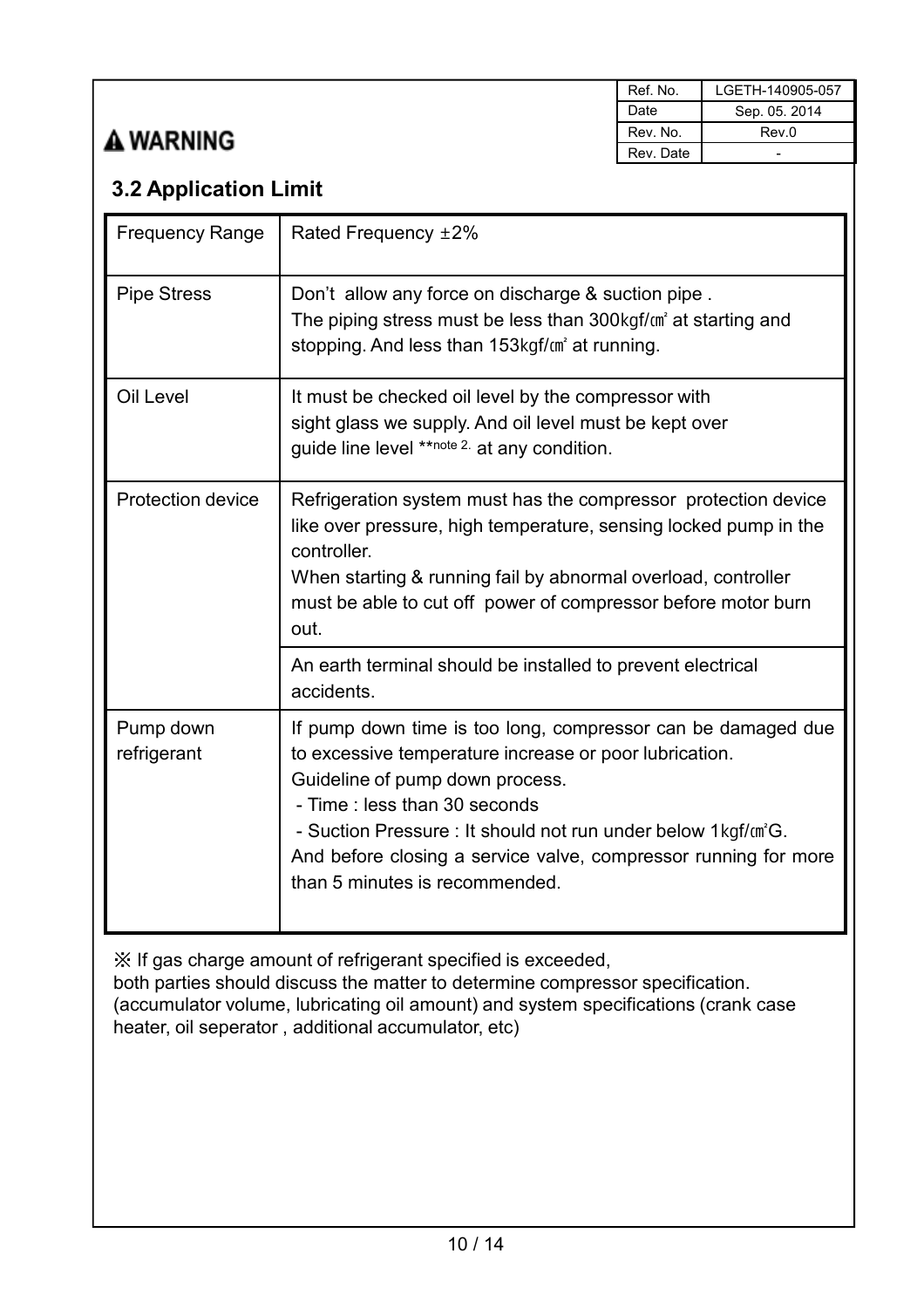### **A WARNING**

| Ref. No.  | LGETH-140905-057 |
|-----------|------------------|
| Date      | Sep. 05. 2014    |
| Rev. No.  | Rev.0            |
| Rev. Date |                  |

#### 3.3 Process Limit

| Use defined Refrigerant<br>and oil             | Any process in where the HCFC's refrigerant or the<br>different kind of oil against the defined. Compressor oil are<br>mixed should be avoided.                                                                                                                                                                                                             |
|------------------------------------------------|-------------------------------------------------------------------------------------------------------------------------------------------------------------------------------------------------------------------------------------------------------------------------------------------------------------------------------------------------------------|
| <b>Avoid Damage running</b>                    | The running operation that inspection and the protector<br>inspection that affect a damage to the function and durability<br>of the compressor should be avoided                                                                                                                                                                                            |
| Running dummy indoor                           | When the outdoor unit is operated with the indoor dummy<br>unit, the discharged oil should be recovered enough                                                                                                                                                                                                                                              |
| Prevent oxidation in pipe                      | Always purge the system and the compressor with the dry<br>nitrogen in order to prevent oxidation of the piping                                                                                                                                                                                                                                             |
| <b>Charging Refrigerant</b>                    | When charging refrigerant into the cycle, make sure that<br>refrigerant always be filled from the higher pressure side<br>(condenser exit) of the cycle.<br>If liquid refrigerant is sucked in to the compressor liquid<br>compression occurs, The discharge valve is damaged,<br>lubrication effectiveness degenerates and reliability drops<br>noticeably |
| Avoid Vacuum running                           | Do not operate the compressor in a vacuum state.<br>Furthermore do not apply high voltage to a vacuum state<br>compressor. There is a danger that insulation could<br>degenerate, causing electric shock                                                                                                                                                    |
| Avoid Air compression                          | Do not compress the air including the case of leakage in the<br>refrigeration cycle. If compressors run with air mixed, inside<br>the compressor is heated and pressurized, which may<br>cause an explosion                                                                                                                                                 |
| <b>Promptly Assemble</b><br>compressor in line | After removing rubber plugs from compressor tubes,<br>Promptly use the compressor. And do not leave in the<br>atmosphere for 10 minutes over. If Air gets into the<br>compressor, accelerating degeneration of the inside of the<br>cycle or compressor                                                                                                     |
| Wiring                                         | Wires connected to the compressor, follow the compressor<br>specification manual and instructions                                                                                                                                                                                                                                                           |
| Storage temperature                            | $-10^{\circ}$ C ~ 65 $^{\circ}$ C                                                                                                                                                                                                                                                                                                                           |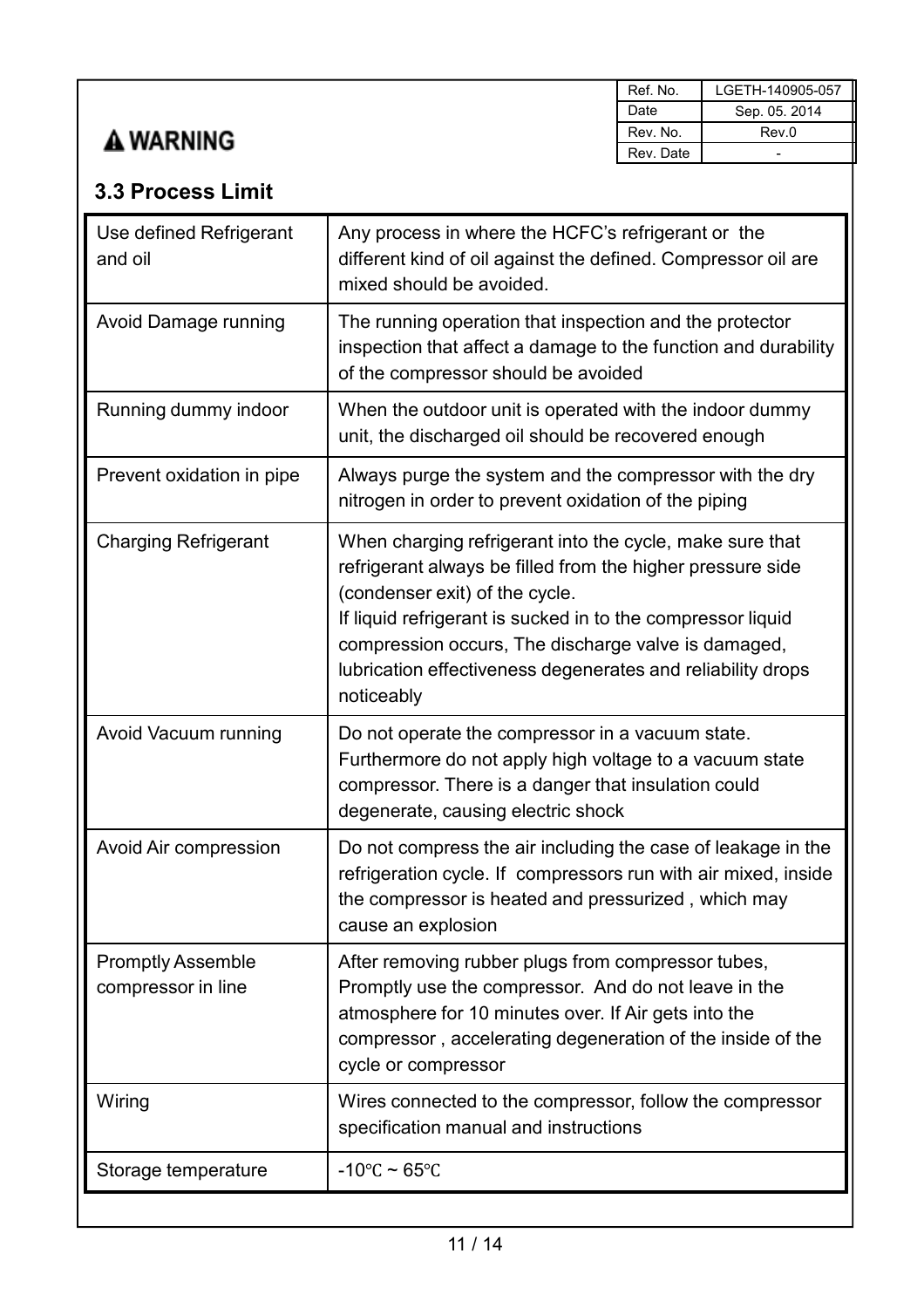| Ref. No.  | LGETH-140905-057 |
|-----------|------------------|
| Date      | Sep. 05. 2014    |
| Rev. No.  | Rev.0            |
| Rev. Date | -                |
|           |                  |

#### \* Note 1. OIL Dilution rate

Oil Weight

 $---\geq 0.22$ (Heating) or  $0.20$ (Cooling) Refrigerant Weight + Oil Weight

※ Specific Gravity of NM56(4GSI) = 0.92 (at 20℃)

[ Unit ]

- ■■■ Oil Weight : [g]
- $\sqrt{8}$  Refrigerant Weight : [g]





Over Level A : Steady state at any condition.

Over Level B : Minimum level of transition period within 3minutes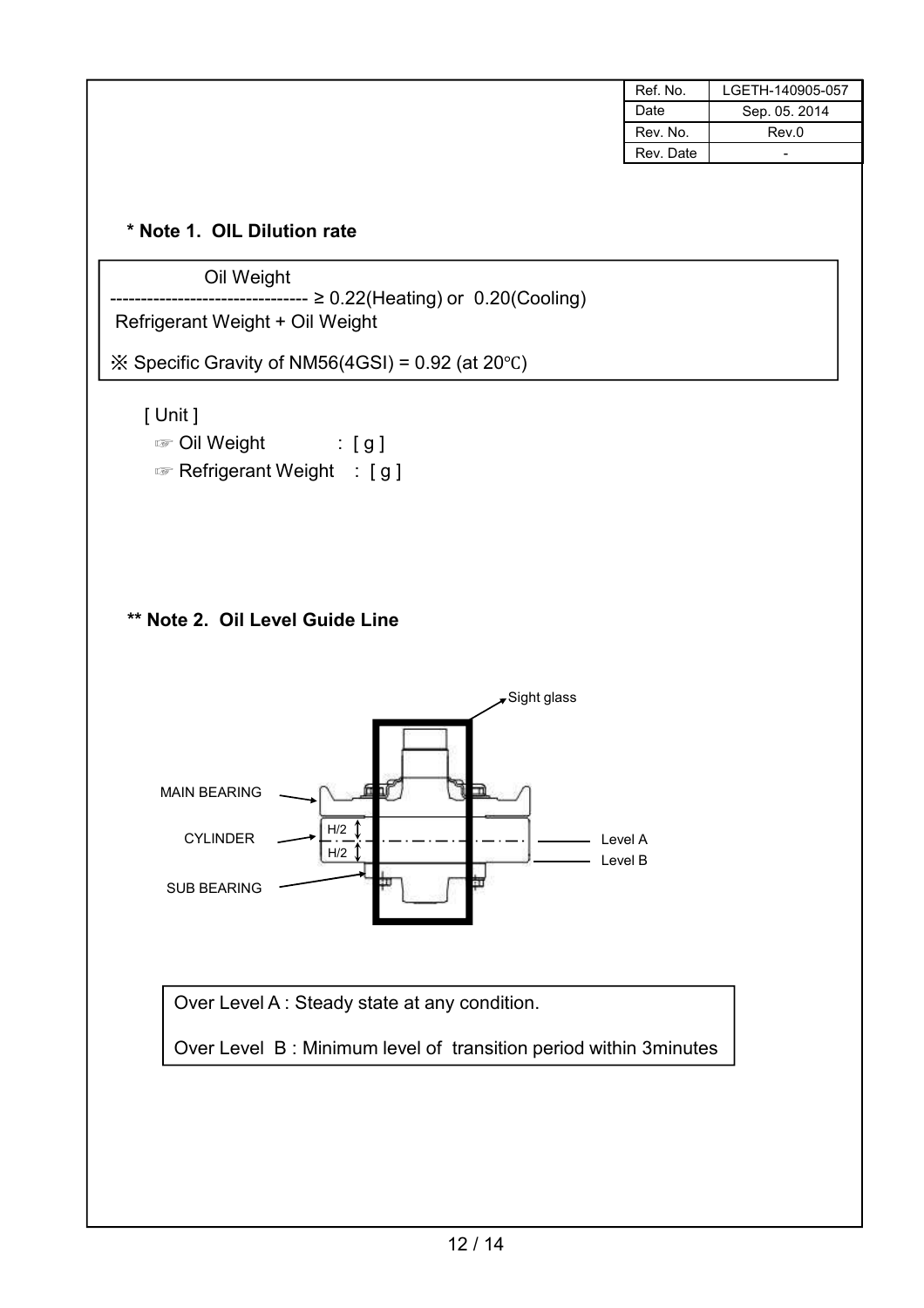| Ref. No.  | LGETH-140905-057 |
|-----------|------------------|
| Date      | Sep. 05. 2014    |
| Rev. No.  | Rev 0            |
| Rev. Date |                  |

\* LABEL \*



All safety messages will identify the hazard, tell you how to reduce the chance of injury, and tell you what can happen if the instructions are not followed. You are strongly advised to follow these safety instructions.



This is the Safety alert symbol. It indicates a hazardous situation which, if not avoided, could result in death or serious injury.



This is the Electric shock hazard symbol. It indicates a hazardous situation which, if not avoided, could result in the electric shock.



This is the Getting burnt symbol. It indicates a hazardous situation which, if not avoided, could cause fire.



This is the Explosion or Fire symbol. . It indicates a hazardous situation which, if not avoided, could cause explosion or fire.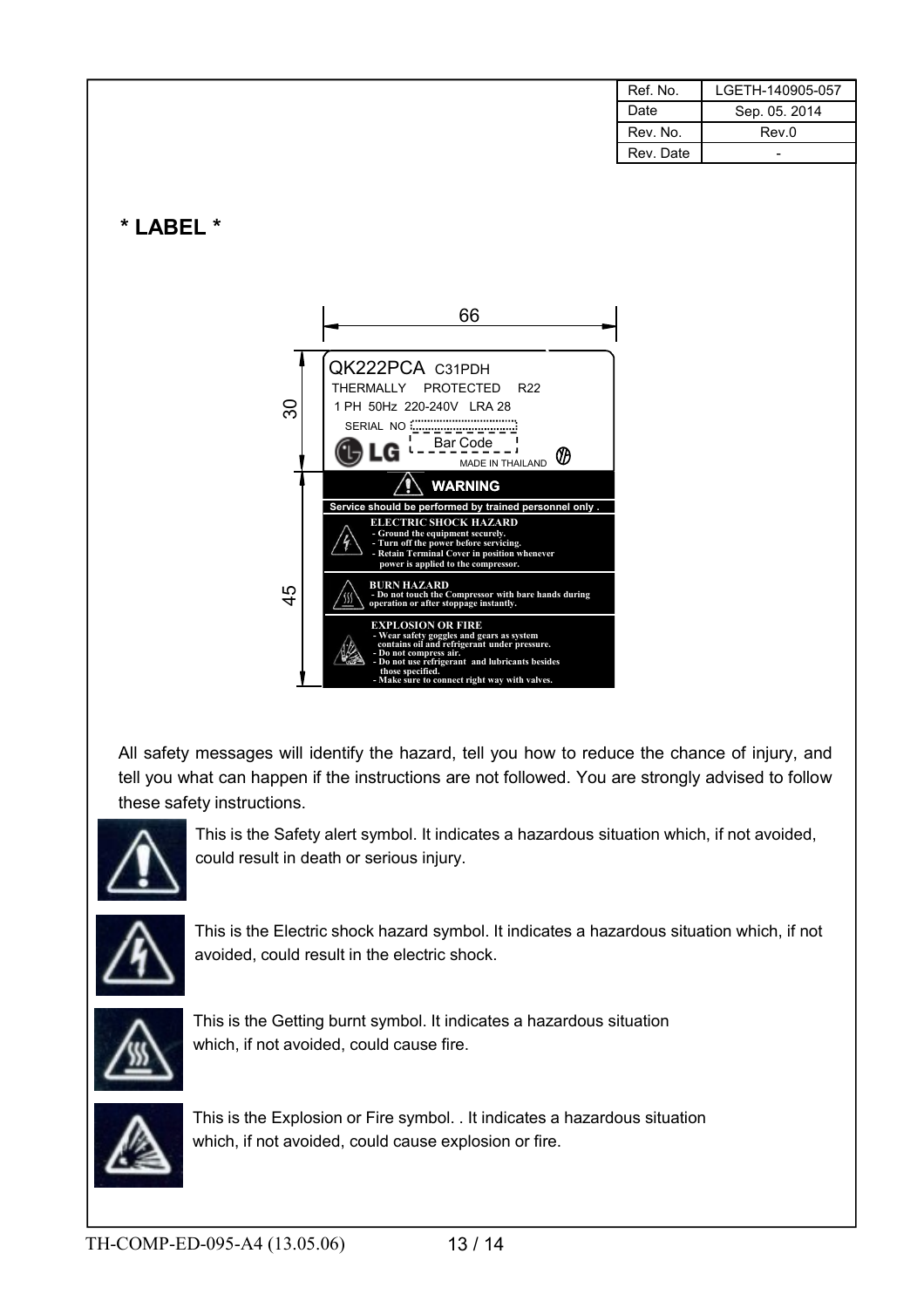| <b>Attachment</b>           | Ref. No.<br>Date<br>Rev. No.<br>Rev. Date | LGETH-140905-057<br>Sep. 05. 2014<br>Rev.0<br>$\overline{\phantom{a}}$ |
|-----------------------------|-------------------------------------------|------------------------------------------------------------------------|
|                             | <b>PAGE</b>                               |                                                                        |
| 1. Compressor drawing       | $: A-1$                                   |                                                                        |
| 2. Accessory fitting        | $AA-2$                                    |                                                                        |
| 3. Part Drawing             | $AA-3-AB$                                 |                                                                        |
| 4. OLP Characteristic curve | $\therefore$ A-9                          |                                                                        |
|                             |                                           |                                                                        |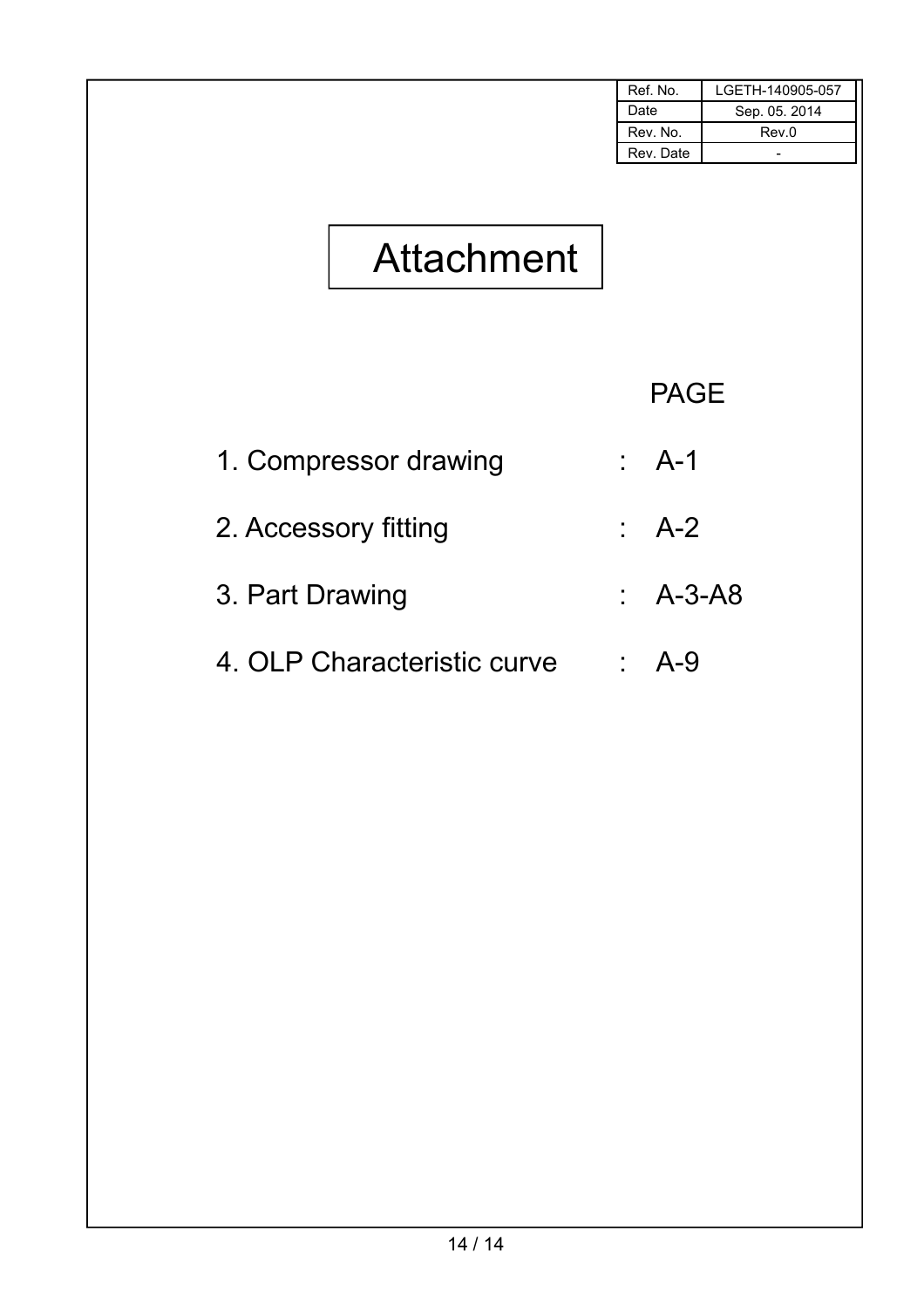



|                                                                |                                                                 | Ref. No.  | LGETH-140905-057                                       |
|----------------------------------------------------------------|-----------------------------------------------------------------|-----------|--------------------------------------------------------|
|                                                                |                                                                 | Date      | Sep. 05. 2014                                          |
|                                                                |                                                                 | Rev. No.  | Rev.0                                                  |
|                                                                |                                                                 | Rev. Date |                                                        |
| <b>NOTES</b><br>1. PAINTING : BLACK PAINT (ELECTRO DEPOSITION) | $8.06$ <sup>+0.1</sup><br>6.9<br>री<br>Detail of Discharge Tube |           | $12.8^{+0.15}$<br>0.0<br>0.5<br>Detail of Suction Tube |
| 2. OIL                                                         | : SUNISO 4GSI OR NM56M OR EQUIVALENT                            |           |                                                        |
|                                                                | 380 cc CHARGED                                                  |           |                                                        |
| 3. NITROGEN CHARGED AFTER DEHYDRATION                          |                                                                 |           |                                                        |
| <b>UNIT</b><br>mm                                              | SCALE<br>N/S                                                    |           | COMP. OUT LINE                                         |
| DES. ENGR.                                                     | CHF. ENGR.                                                      |           |                                                        |
| Sep. 05. 2014<br>Prayut W.                                     | Sep. 05. 2014<br>APIPOL K.                                      |           | <b>QK222PCA</b>                                        |
| LG Electronics Inc.<br>A/C COMP. DIV.                          | <b>CUSTOMER</b><br>PHU DAI HUNG                                 |           |                                                        |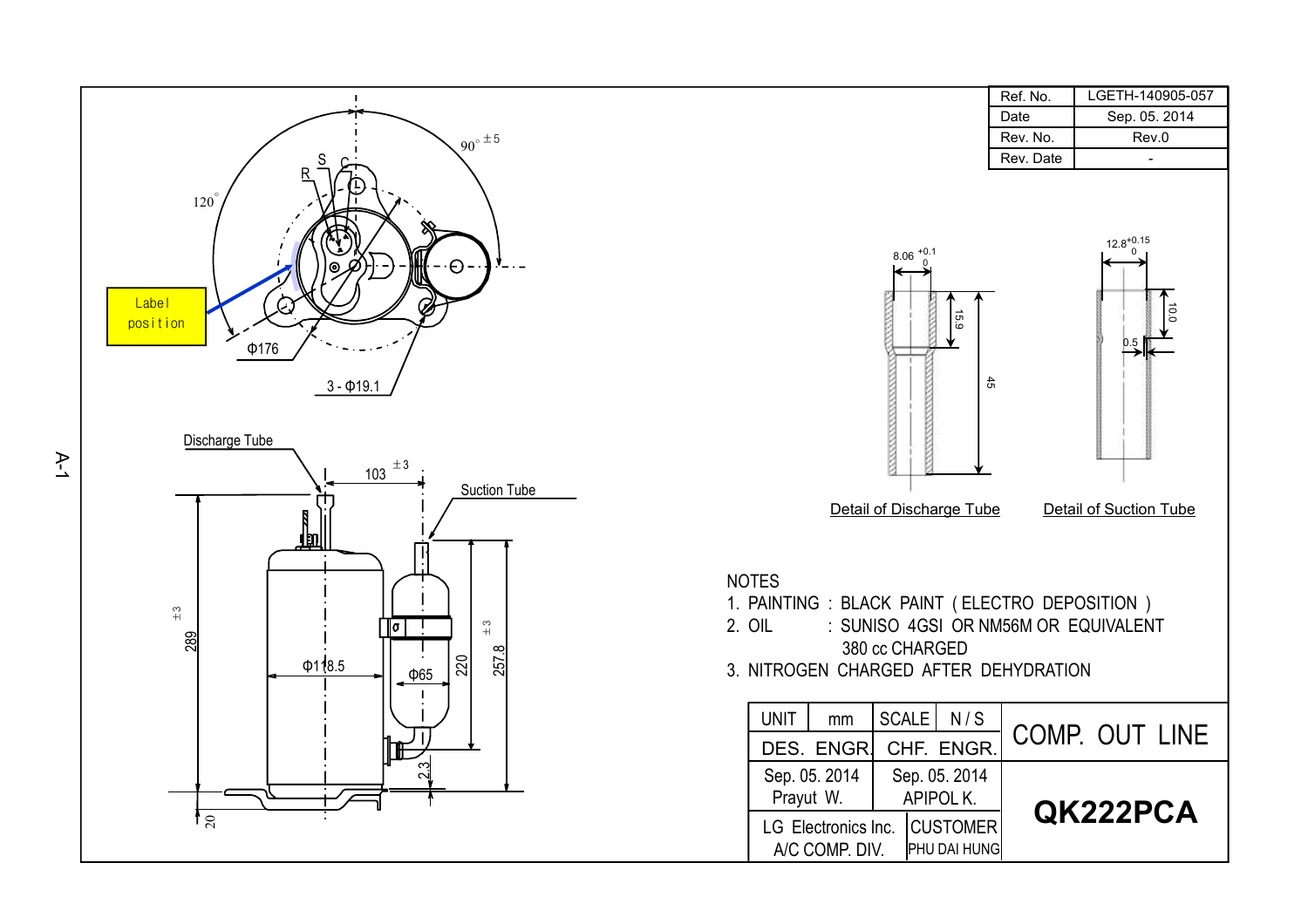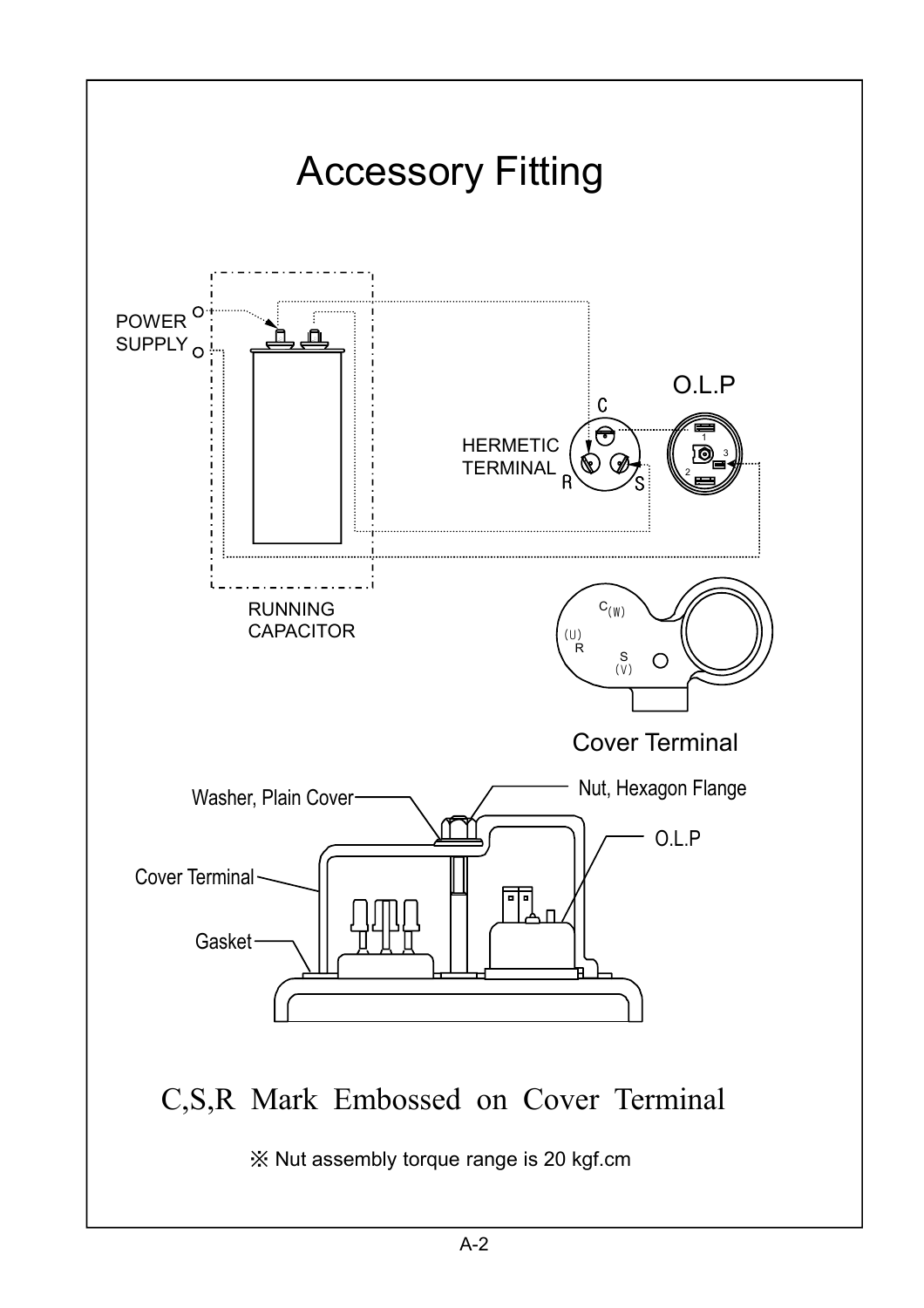

 $\mathbb{C}1$  $_{\pm0.2}$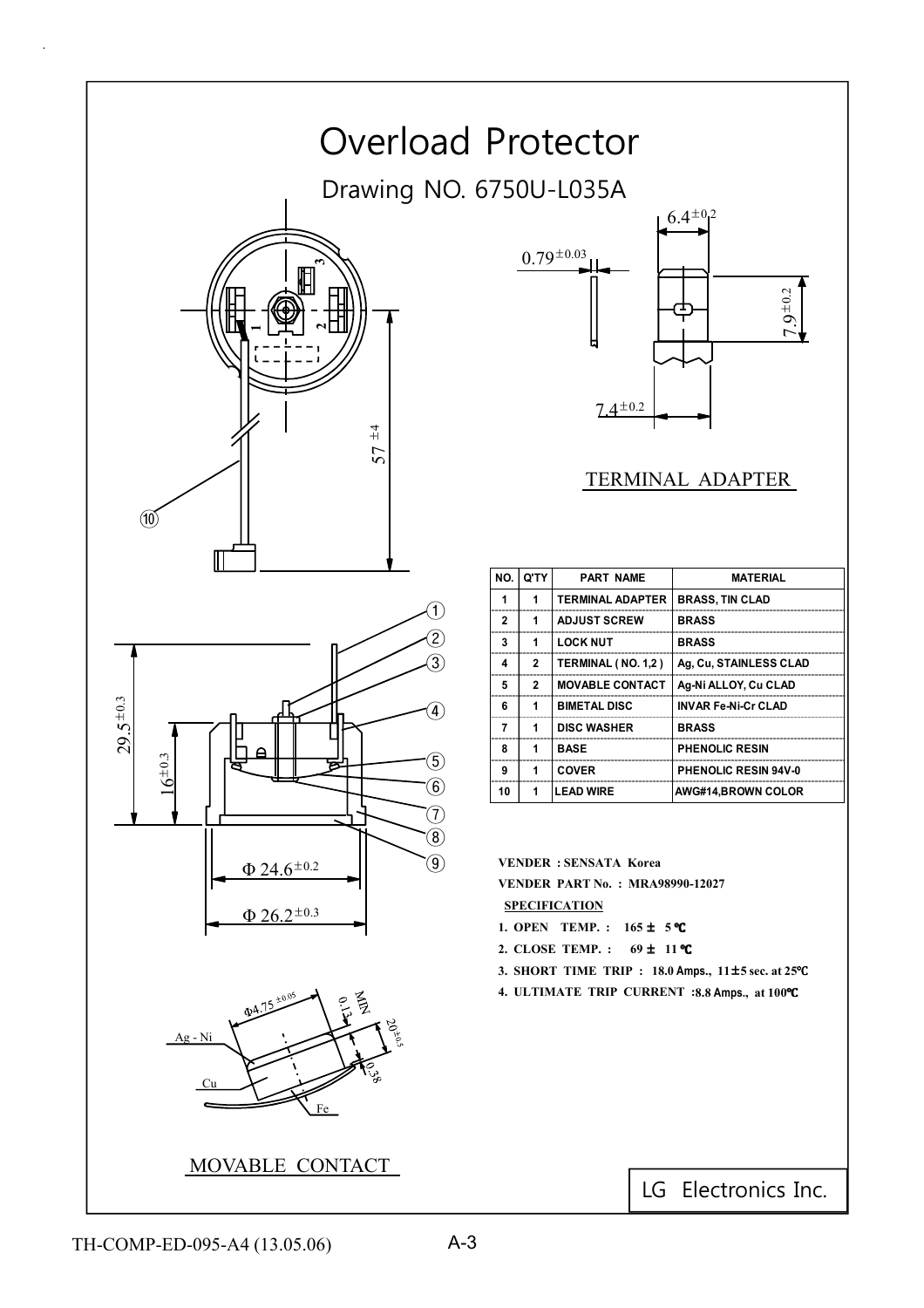

TH-COMP-ED-095-A4 (13.05.06)

A-4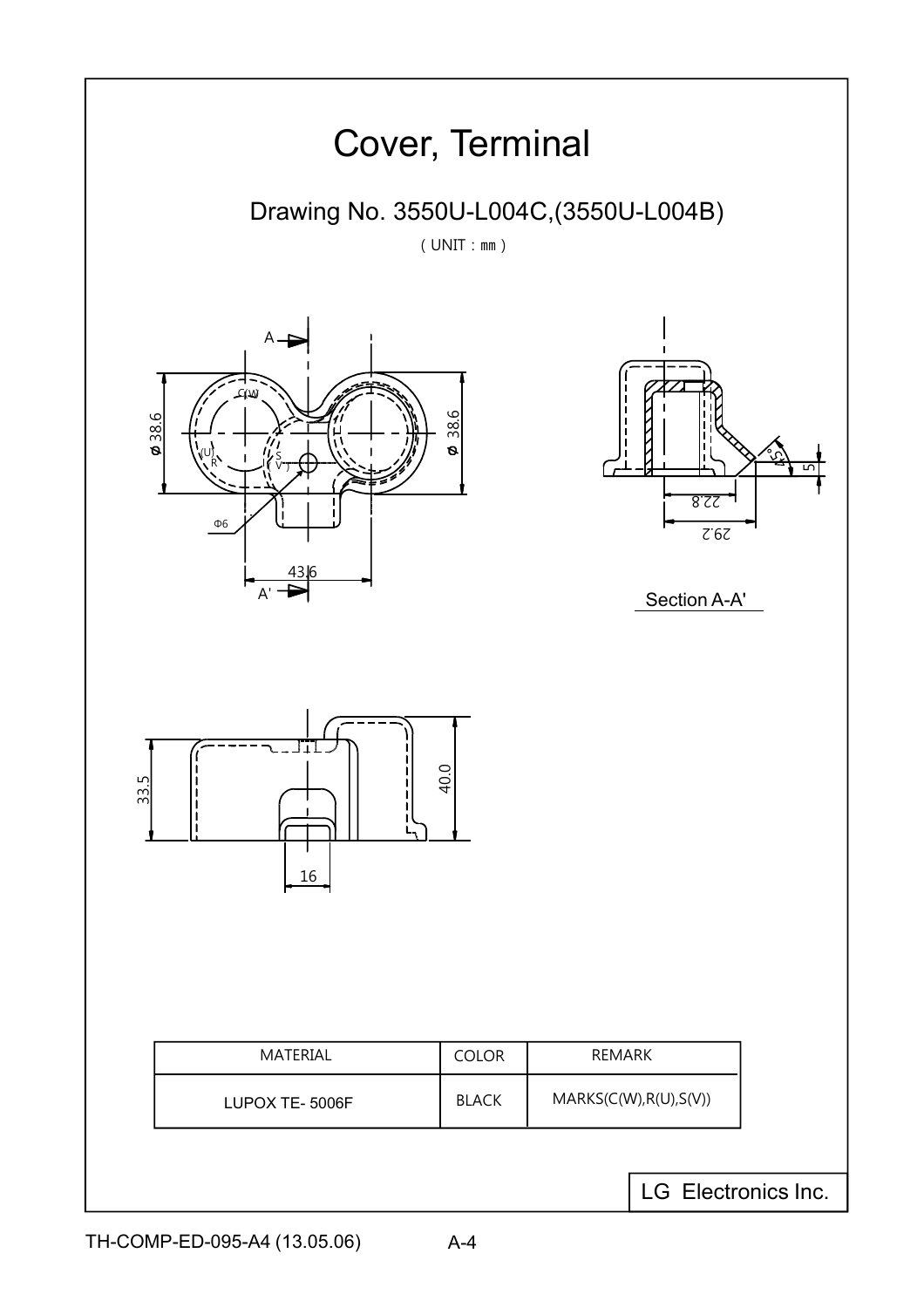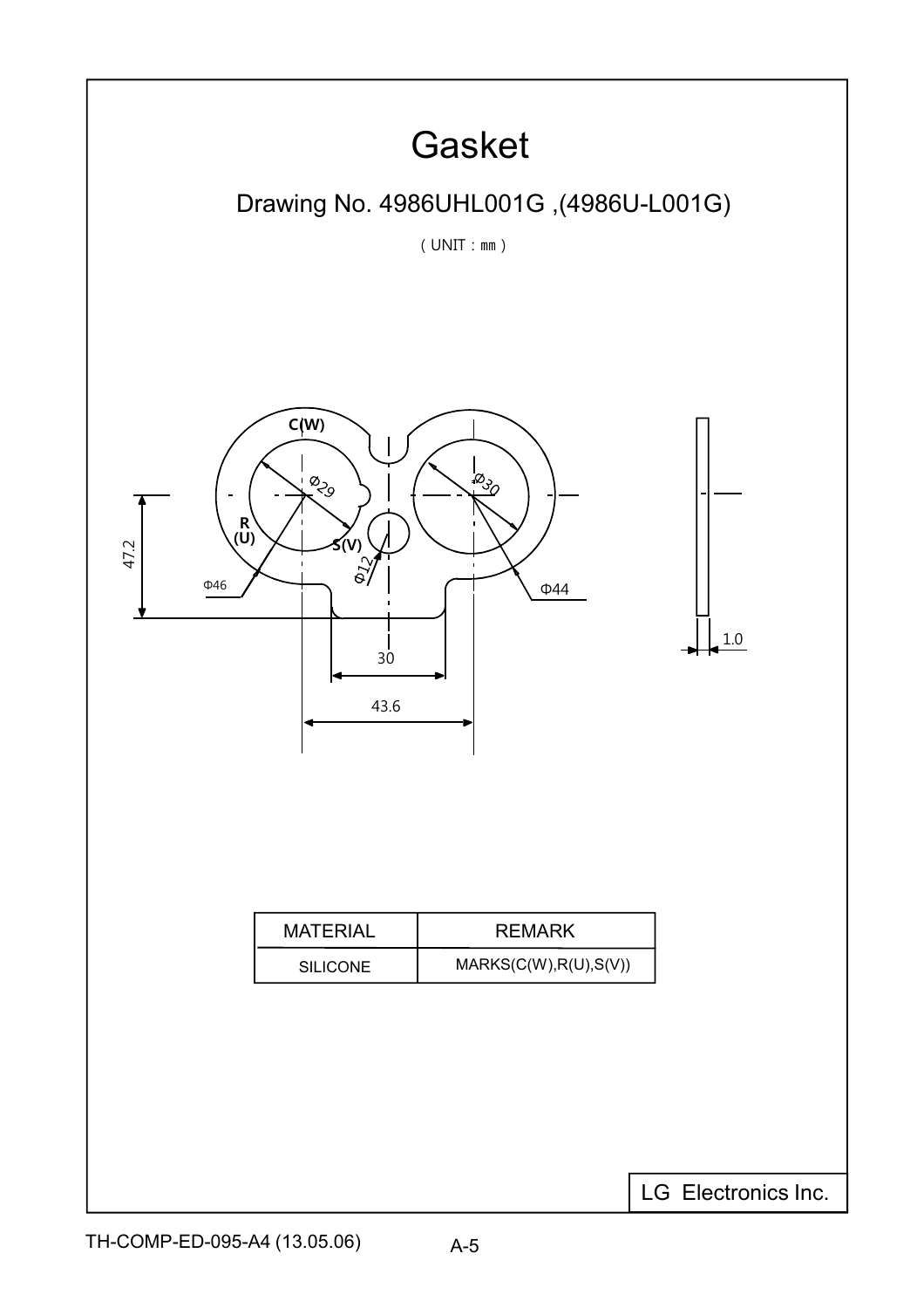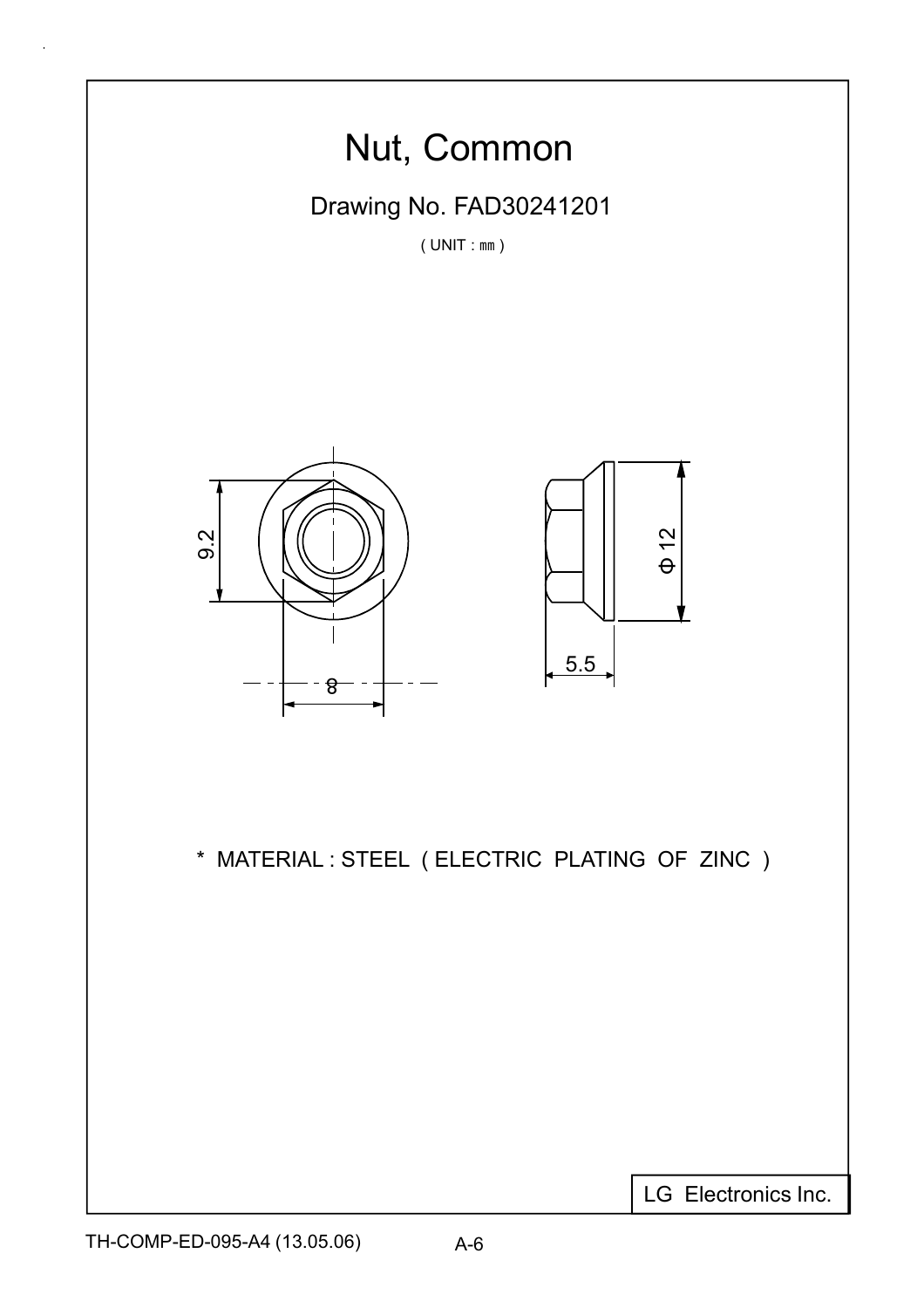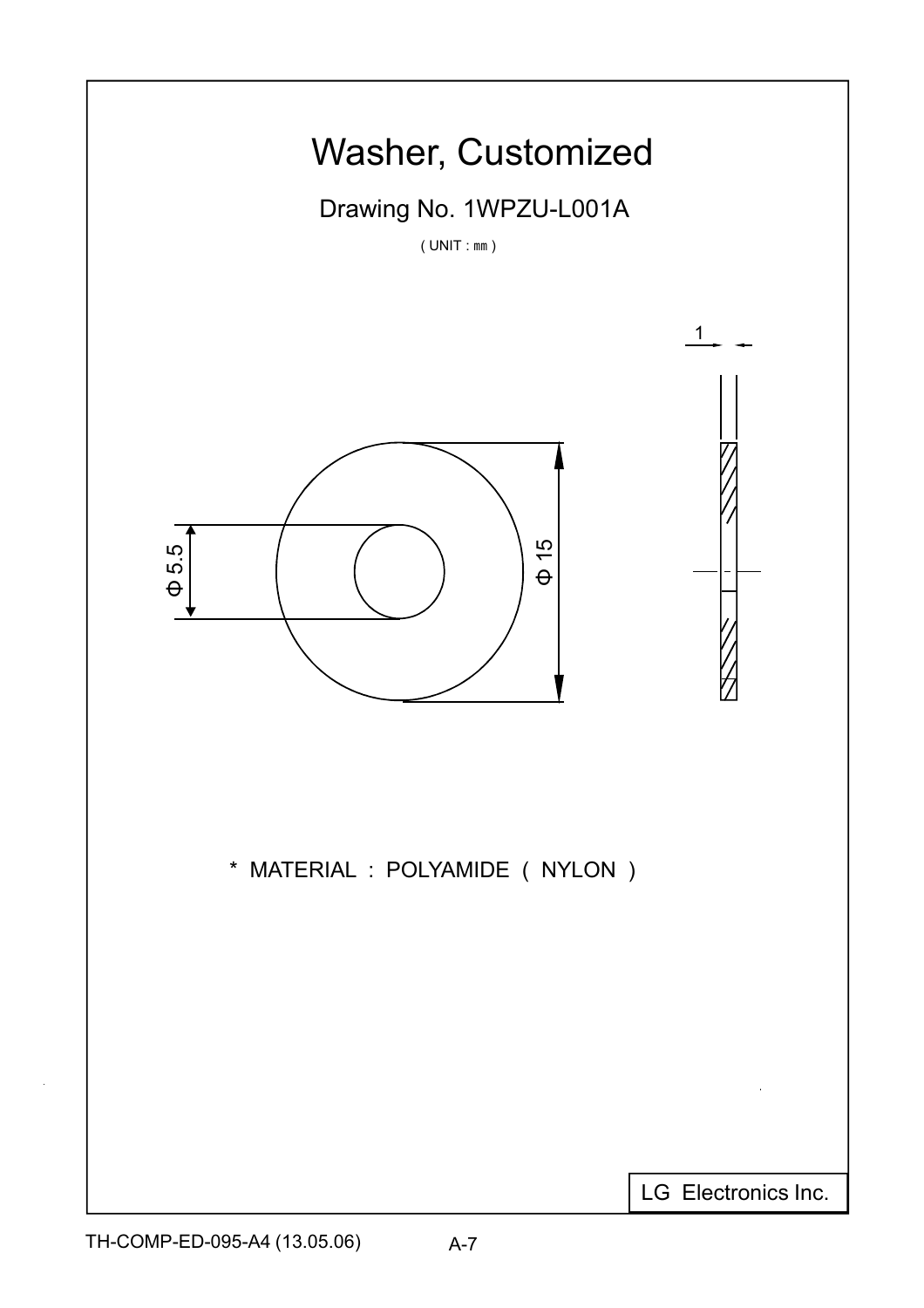